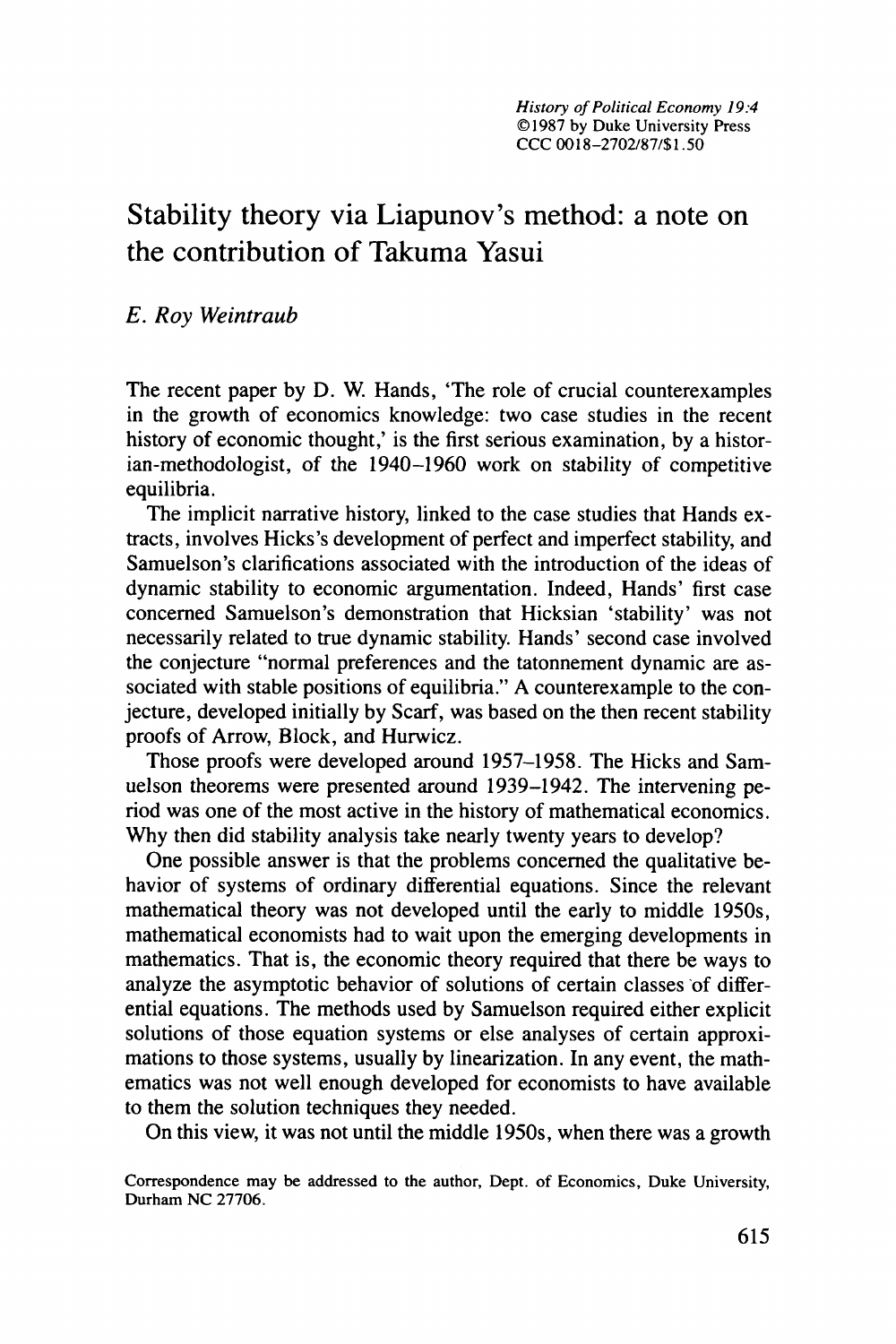of interest in Liapunov's<sup>1</sup> theory of stability among mathematicians, that economists began to master the tools needed to prove that the competitive equilibrium was stable.<sup>2</sup> It was not, in other words, until economists understood stability theory, and the second or indirect method of Liapunov, that there could be analysis of stability of the competitive equilibrium.<sup>3</sup>

There are two problems with this view. The first is that Samuelson, in his 1947 book (based on his 1941 article) had virtually rediscovered the indirect method.<sup>4</sup> And second, a distinguished Japanese economist had independently rediscovered Liapunov's original papers and had applied them in print to developing a consistent set of approaches to stability analysis, unifying thereby the approaches of Hicks and Samuelson.

I shall in this note focus on the too little appreciated contributions of Takuma Yasui. Although I hope to treat the historical development of the stability literature in more detail, and with more attention to methodological issues, in another paper, here I want simply to point out that Yasui certainly recognized the importance of Liapunov's stability theory for the analysis of stability of economic equilibrium.

**1.** The spelling of this mathematician's name is a bother. In Russian it is clear-cut. In English, we have various transliterations. We find "Liapunov," "Liapounov," "Lyapunov," English, we have various translictations. We find Englishev, Englishev, Eyapunov, Theorem and Englishev and Englishev and Englishev and Theorem and Theorem and Theorem and Theorem and Theorem and Theorem and Theorem and Th American Mathematical Society, I write "Liapunov." When I deal with quoted material, I reproduce the author's spelling. For another aspect of this weighty matter, see Phillip Davis's troubles with "Tschbecheff' in *The thread: a mathematical yarn.* 

*2.* It is unclear to me the exact mechanism by which mathematicians began to revive this theory. It appears that the first wave was associated with Soviet mathematicians' interest, after the war, in commemorating Liapunov on the hundredth anniversary of his birth. The papers that resulted passed to the West, and it appears that Solomon Lefschetz was instrumental in bringing Liapunov's theory to the attention of the American mathematics community. The Princeton University Press photoprinting of the French translation of Liapunov's **1907** memoir, in **1947,** certainly dates the resurgence of mathematical interest in Liapunov and the qualitative theory of differential equations.

**3.** This result required *tdtonnement* price dynamics (differential equations) and excess demand functions possessing certain properties related to the underlying economic structure of agents' preferences and choices.

**4.** Theorem **3,** p. **438,** of Samuelson's *Foundations of economic analysis* is really Liapunov's theory. **As** Hahn notes, "The problem at issue was what we would. now call a gradient process:  $\dot{x}_i = F_i(x_1 + \ldots + x_n)$  where  $F_i() = [\partial F(\cdot)/\partial x_i]$ . Samuelson normalised so that F attained its maximum at  $x_i = 0$  all *i*. Hence for *x* sufficiently close to zero  $\Sigma F_i(0 \ldots$ *O)x<sub>i</sub>*<0. He then noted that this implied that the function  $\frac{1}{2}\sum x_i^2$  was monotone declining for  $x \neq 0$  and used this to establish stability in the small. Concavity and boundedness could have been used to give stability in the large. Boundedness and using  $F(x)$  as a Lyapounov function would have shown convergence to some critical value. . . . [Thus] he used the methods of Lyapounov without naming them as such. He was here within a hair's breadth of a development that did not occur for another ten years" (Hahn, **50-51).** 

**5.** Yasui cited, in his major paper to be discussed below, both Michio Morishima and Sono, a mathematician who wrote on economic dynamics; I have not been able to learn much about Sono's influence, except that his papers were well-known **to** Yasui. Morishima indeed set up sections of his 'Dynamic economic theory' **(1980,** from the **1950** Japanese version) with titles like 'Hicks's and Sono's stability conditions.' Unfortunately, the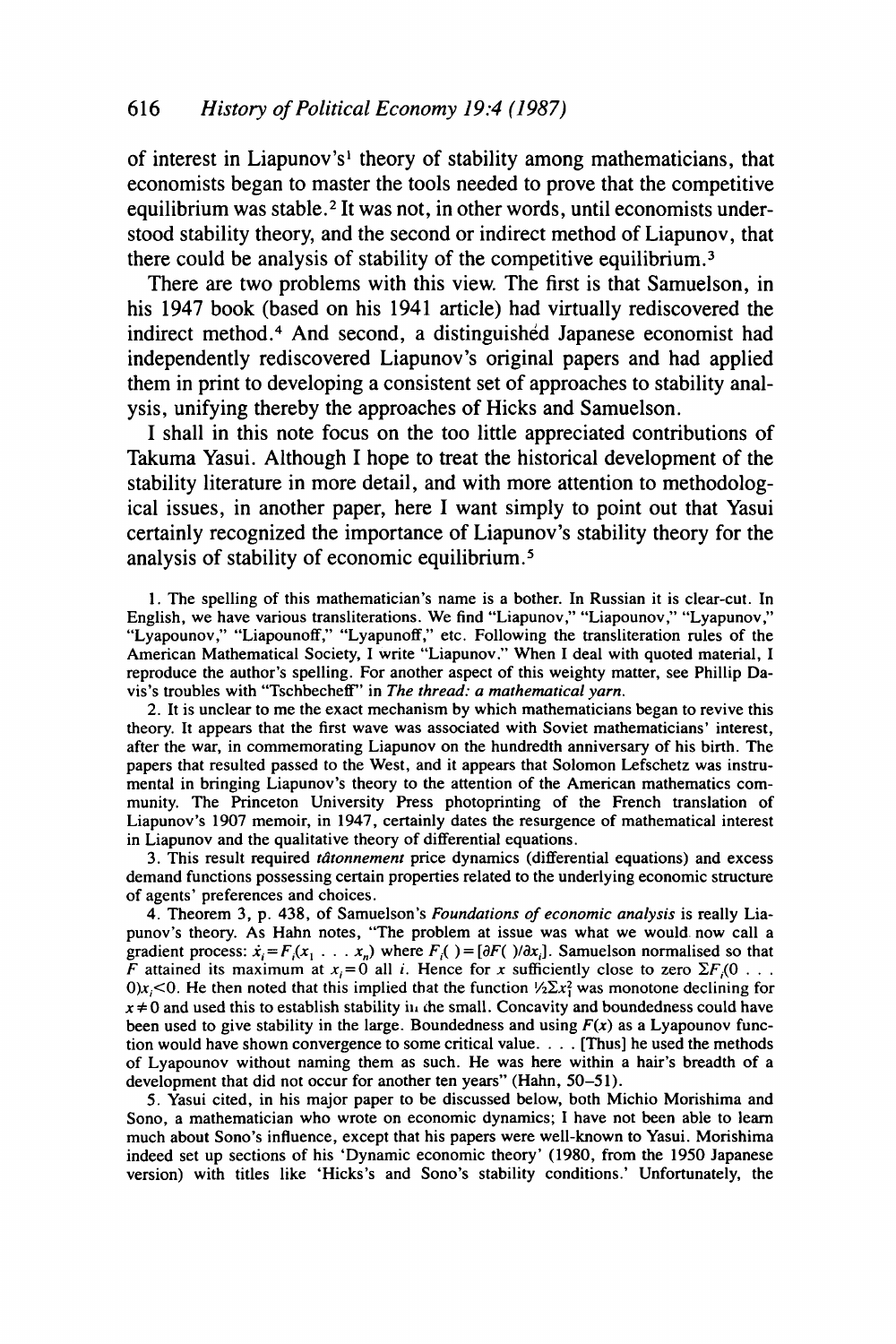Yasui is generally regarded as the pregenitor of the tradition of mathematical economics in Japan; the first generation of students he influenced were Morishima and Ichimura,<sup>6</sup> and their students, also under the Yasui influence, included Inada and Negishi. His importance was recognized by Shigeto Tsuru in his 'Survey of economic research in postwar Japan,' *American Economic Review,* June 1964, suppl.), and in its successor article, less accessible but more detailed, 'A survey of economic research in Japan, 1960-1983,' *Economic Review* 35. 4 (Oct. 1984). (This journal is published by the Institute of Economic Research, Hitotsubashi University.)

Tsuru states that after Yasui's graduation from Tokyo University in 1931, he concentrated on Walrasian analysis and published a series of studies in the general equilibrium tradition by 1938. His attempt to deal with dynamic analysis was put off course by his reading of Hicks's *Value and capital,* and he began to take a new interest in stability theory. During the war, "his preoccupation with such abstract theoretical matters was not conducive with his promotion at Tokyo University; and he moved to Tohoku University, Sendai, in 1944" (Tsuru 1984, 295).

As Yasui notes: "I published in 1948 a paper entitled 'The Dynamic Stability Conditions of Economic Equilibrium' which was written without seeing Samuelson's *Foundations* of *Economic Analysis.* (At that time Japan was occupied by the U.S. Army and any foreign book could not be imported.)"<sup>7</sup> This paper, which appeared in *Keizai Shichō*, Sept. 1948 (in Japanese), "applied the matrix theory of Frobenius and made an innovative discovery that the stability condition for the difference-equation type reduces itself mathematically to the conditions elucidated by J. Schur and A. Cohn" (Tsuru 1984, 295-96).\*

Yasui then tackled the larger task of nonlinear stability analysis, and around 1948 began "to consult the library of the department of mathematics everyday, and examined one after another a lot of volumes of mathematical journals, mostly German, French, and English, hoping to come across what I needed. . . . Among the fifty articles which I listed . . . a

English-language edition of **1980** omits all references and bibliographical material.

But see Sono **1944** as it appeared in Morishima's orginal **1950** paper.

**6.** The influence was not directly personal, since both were students at Kyoto, while Yasui was hundreds of miles away at Tohoku.

**7.** Yasui here agrees with Tsuru's recollection, however, that "I had a copy which Paul had sent to me; and knowing Yasui's interest at that time, I lent that copy to him immediately after I received it. But by then Yasui's paper was in the printer's hands" (Tsuru, **1986).** 

**8.** Tsuru goes on to note: "Yasui wrote a letter to Samuelson on this and received **a** reply from the latter which acknowledged Yasui's priority and suggested he write on it for *Econometricu.* But Yasui would not do this, believing as he did that the question of priority in such matters-i.e. a rediscovery of a mathematical theorem for application in economic theory-was not very important in any case" (ibid. **296).** It is also worth noting that while Yasui had not seen the Samuelson book, he did know Samuelson's **1941** *Econometricu*  article **on** stability.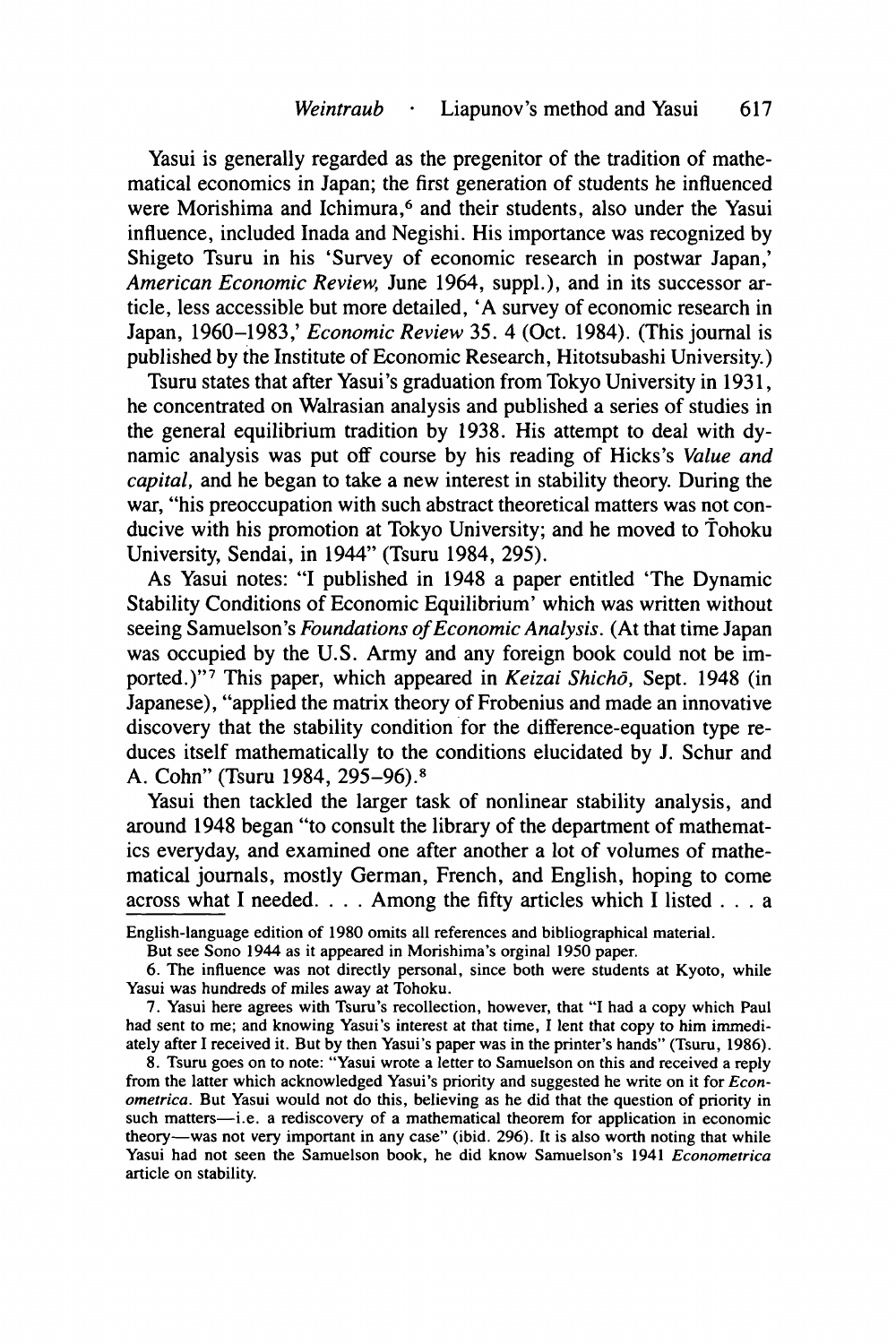paper with the title "Problem general de la Stabilité du Mouvement," by A. Liapounoff, in view of its title and content, looked most interesting and fitted to my purpose. *So* I took up Liapounoff' (Yasui **1985, 2).9** 

Concerning **'A** general theory of stability,' Tsuru correctly notes that Yasui "never chose to even have a summary of it published in English. Thus it is generally conceded that priority in the 'rediscovery' of Liapounoff's theory resided in an article by Arrow and Hurwitz in **1958"** (Tsuru **1984, 296).** The article itself is hard to locate in American libraries: it was published in *Economic Studies Quarterly* **1.1** (Jan. **1950): 13-32,** in Japanese as ' Antei no ippan-riron ,' *Rironkeizaigaku.* lo

Yasui began by considering equations of the form

$$
dx_i/dt = X_i(x_1, x_2 \ldots, x_n) \quad (i = 1, 2 \ldots, n)
$$

Such equations have, without loss of generality, equilibrium solutions of the form  $x_i = 0$ , for all *i*. Yasui's analysis initially showed the connection between stability of the first and second kinds, as introduced by Samuelson.

In Part I1 of the article, Yasui linked the discussion of stability with the theory of quadratic forms, in the manner of Liapunov. He introduced the quadratic form  $V(x_1, x_2, \ldots, x_n)$ , which he called the complementary function to  $X$  in equation (1.0). Differentiating  $V$  with respect to the variable  $t$ and letting *V,* be that derivative function containing terms only of degree two or less, then  $V_1$  is a quadratic form also. Yasui showed that, if *V* is positive definite, and *V,* is negative definite, then the stationary solutions  $x_i = 0$  of (1.0) are stable in both the first and second Samuelson meanings: i.e. they possess stability of both the first and second kind (pp. **18-19).**  The proofs of this, and related propositions, were rather detailed; they introduced the salient Liapunov theory into the mathematical economics literature,

The next pages of Yasui's article provided examples. He showed that in the constant coefficient case, where  $X_i = a_{i1}x_1 + \ldots + a_{in}x_n$ , the function *V* could be taken as  $V = \frac{1}{2}x_1^2 + x_2^2 + \ldots + x_n^2$ , a positive definite complementary function; the associated function  $V_1$  is the quadratic form  $\Sigma \Sigma a_{ii} x_i x_j$ . Thus stability analysis of the constant coefficient equation system **is** equivalent to a study of the properties of the induced quadratic form; the eigenvalues of the differential equations and the definiteness of the

**<sup>9.</sup> Yasui has written: "I was then entirely unaware how great this Russian mathematician was and what rank he held in his profession. In retrospect, it was as if I happened to have angled for a big fish from the dark sea.** . . . **Compared with such more recent neat exposi**tions as W. Hahn's or LaSalle-Lefschetz's Liapunov books, my paper was assuredly tor**tuous as well as clumsy, but it was a little solace that no economist of the day paid attention to Liapounoff' (Yasui 1985, 2).** 

**<sup>10.</sup> My own discussion of this article is based on a translation prepared by Mr. Suichi Murata, of Duke University, in November 1985.**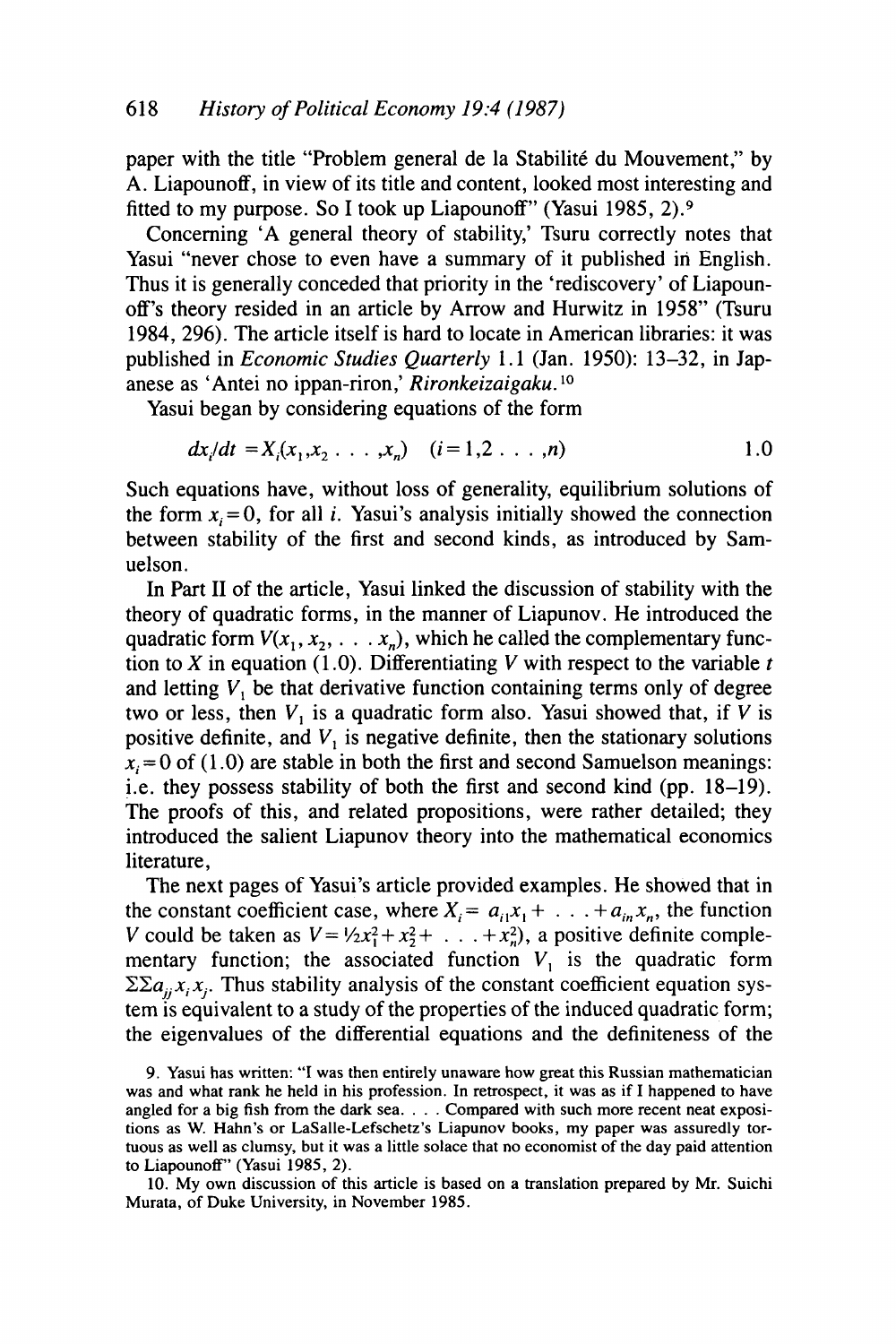quadratic form induced by the equation's constant coefficients are equivalent tools to analyse stability of the equilibrium motion of the system.

This example is extended in Part **I11** of Yasui's article to the full treatment of the matrix equation  $dX/dt = AX$ . Yasui briefly examined issues of repeated eigenvalues, and eigenvalues with zero real parts, by means of the Liapunov theory. Although Yasui tackles no specific economic problem with the theory, he does 'unpack' the concept of stability and provide its modem meaning; this of course was Samuelson's objective in his early 1940s *Econometricu* articles. The Liapunov theory allowed Yasui to present a unified perspective on the dynamic system, its eigenvalues, and its associated quadratic forms. The interrelationships among these elements of stability theory were used by economists like Arrow and Hurwicz to establish stability theorems of the form "if economic assumptions A, B, etc. hold, then the competitive equilibrium is stable when price dynamics are governed by rules  $\alpha$ ,  $\beta$ , etc."

Yasui was the first economist to call attention to the importance of Liapunov's contribution to stability theory, and Yasui was the first explicitly to 'import' Liapunov theory into the economics literature. The fact that Yasui's paper was written in Japanese, and not readily accessible to English-speaking economists, is of course important, but it should not be allowed to obscure the influence of his interest in dynamic theory work on individuals like Morishima and Negishi, whose own contributions to the literature on competitive dynamics were far more influential and wideranging than Yasui's.<sup>11</sup>

Yasui independently 'rediscovered' Liapunov in 1948-1949 while working essentially alone in a Japan isolated from postwar mathematical economics. Why, then, was it the mid-1950s before economists in the United States did the stability analysis of competitive *tâtonnement* dynamics?<sup>12</sup> The usual answer is that the proofs had to wait on the 'acceptance' **of**  Liapunov techniques. But we have shown here that such techniques were available to anyone who was interested as early as 1907, and the question of what to look for was clear by the early 1940s, as Yasui's own work demonstrates. This episode brings to the fore some disturbing questions

**12.** In a letter to the author, Samuelson denies that there is any "problem" or "question" to be answered here. He suggests that the delay was attributable to the "inability to find any compelling sufficiency conditions in terms of economic reality" (Samuelson **1986, 1).** I disagree, and would suggest that without a coherent mathematical framework for testing such sufficiency conditions, any search would appear daunting. One only looks for what one *can conceivably find.* 

**<sup>11.</sup>** In fact, Morishima rediscovered some major elements of Liapunov's theory in his **1948** work which was a dynamization of Sono's static theory. That handwritten mimeographed paper, circulated among Japanese theorists, had a title which translates as 'Economic equilibrium and its stability.' "One year later I published an abridged version of the report in a journal, which is 'Static and Dynamic Stability Conditions' (again in Japanese) where I repeated the same argument" (Morishima **1986).**